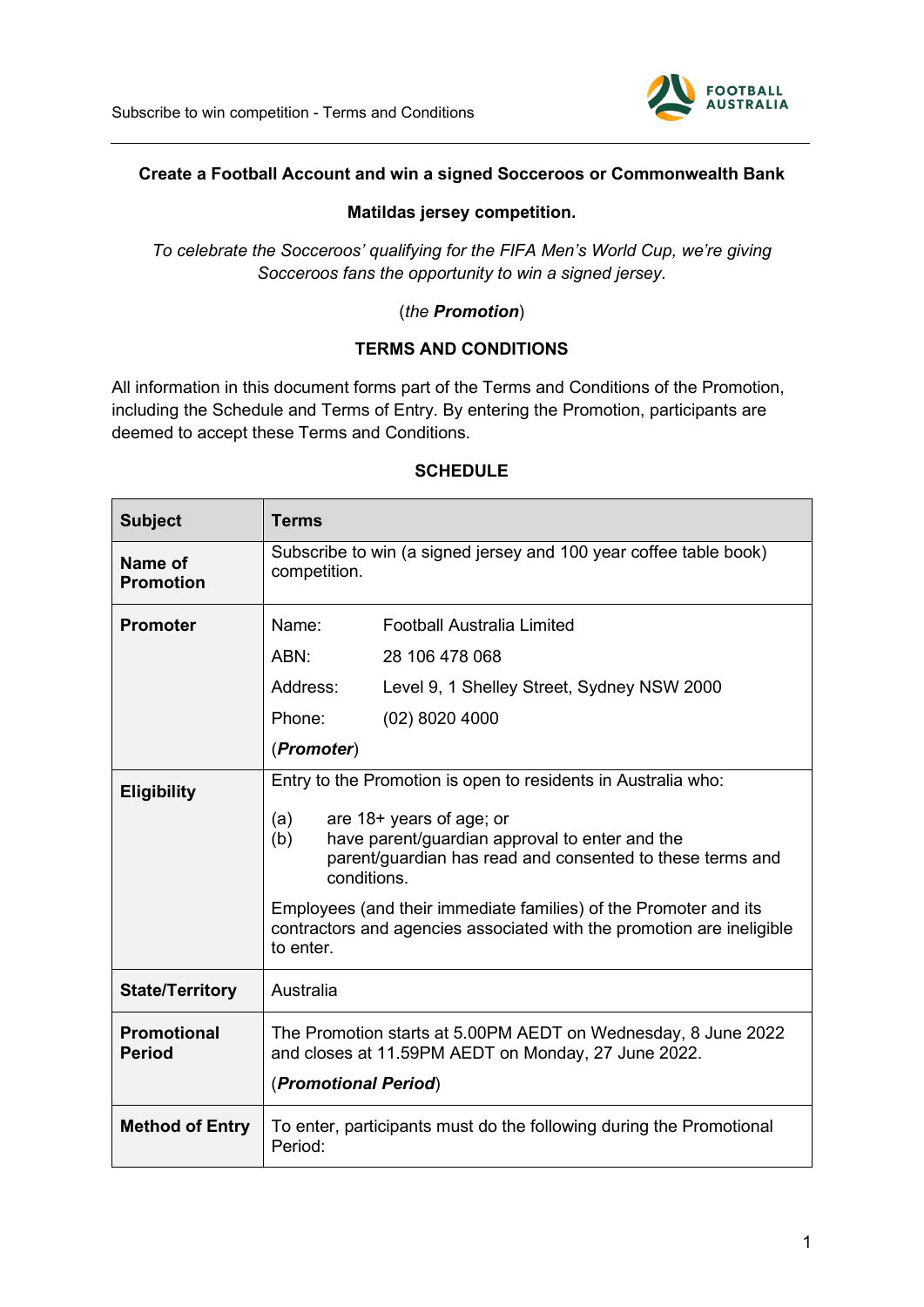

|                                                     | go to https://account.footballnetwork.com.au/ (Platform),<br>(a)<br>create a football account or login to your football account on<br>the Platform and ensure 'Socceroos' are set as a preference;<br>follow the instructions in the email to create a football network<br>account, which include: |  |  |
|-----------------------------------------------------|----------------------------------------------------------------------------------------------------------------------------------------------------------------------------------------------------------------------------------------------------------------------------------------------------|--|--|
|                                                     | (b)<br>Select the WIN Sign Jersey and Coffee Table Book fan offer<br>in football account preferences                                                                                                                                                                                               |  |  |
| <b>Number of</b><br>entries                         | One (1) entry per participant only.                                                                                                                                                                                                                                                                |  |  |
| <b>Selection of</b>                                 | This is a game of chance.                                                                                                                                                                                                                                                                          |  |  |
| winner(s)                                           | One (1) winner will be selected at random.                                                                                                                                                                                                                                                         |  |  |
| Prize(s)                                            | The winner will receive one (1) x Socceroos jersey signed by the 2022<br>squad and (1) 100 Years Socceroos Coffee Table Book                                                                                                                                                                       |  |  |
| <b>Total prize pool</b><br>value                    | \$500                                                                                                                                                                                                                                                                                              |  |  |
| <b>Method of</b><br>notification                    | The winner will be notified via direct message from the Socceroos<br>official social media accounts by the Promoter on Tuesday, 28 June<br>2022.                                                                                                                                                   |  |  |
|                                                     |                                                                                                                                                                                                                                                                                                    |  |  |
| <b>Prize delivery</b>                               | Each prize will be sent via email to the relevant winner's address, as<br>submitted on the Platform.                                                                                                                                                                                               |  |  |
| <b>Redraw or</b><br>redetermination<br>of winner(s) | If a winner does not respond to the Promoter via message within 7<br>days of being notified, the prize will be forfeited and a new winner will<br>be selected at random from the remaining entries.                                                                                                |  |  |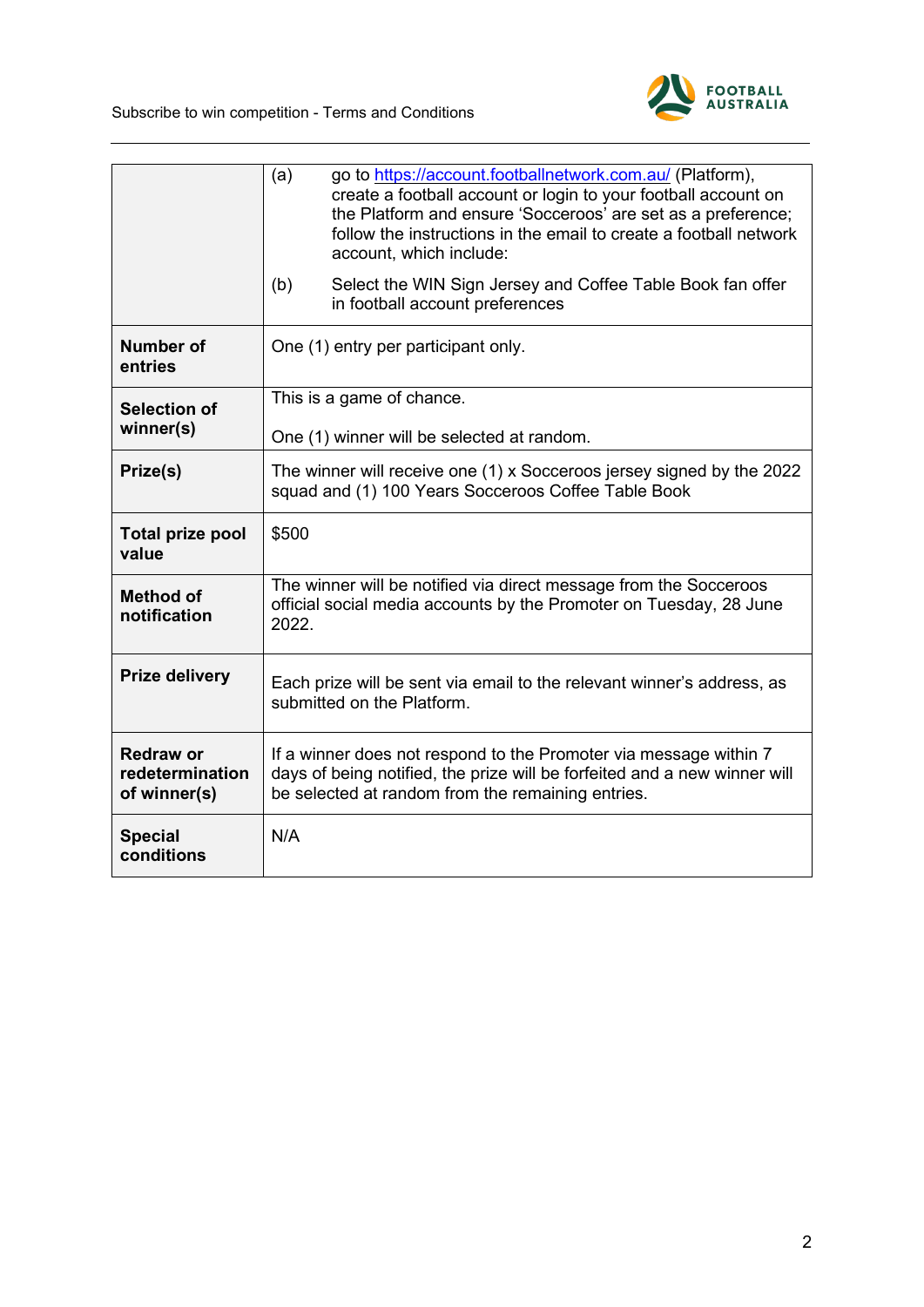

# **TERMS OF ENTRY**

#### **ENTRY**

- 1. Entry is open to participants that meet the eligibility criteria as described in the Schedule. To enter, participants must follow the method of entry during the Promotional Period as set out in the Schedule.
- 2. Entries are deemed to be received at the time the Promoter receives the entry and not at the time of the submission by the entrant.
- 3. The Promoter reserves the right to verify the validity of entrants and entries (including a participant's identity, age and place of residence to enter this Promotion). Entrants must fully cooperate with the Promoter in relation to any such verifications.
- 4. Entries that are, or include, obscene, offensive, defamatory, inappropriate, unsuitable or infringing content as determined by the Promoter at its sole and absolute discretion will be deemed invalid and are not eligible to win.
- 5. The Promoter accepts no responsibility for late, lost, incomplete, incorrectly submitted, delayed, illegible, corrupted or misdirected entries, claims or correspondence, whether due to error, omission, alteration, tampering, deletion, theft, destruction, transmission interruption, communications failure or otherwise. However, the Promoter may (but is not obliged to) at its discretion accept an entry which contains errors or omissions.
- 6. All costs associated with entering this Promotion (including without limitation, costs in accessing any website) are the responsibility of the entrant.

#### **INTELLECTUAL PROPERTY**

7. All entries submitted become the property of the Promoter. As a condition of entering into this Promotion, entrants agree to assign all of their rights, title and interest (including copyright) in and to their entry and any other material submitted as part of or in association with an entry (*Material*) to the Promoter and consent to the Promoter using the entry and Material in any manner the Promoter wishes (including modifying, adapting or publishing the entry and Material in whole or in part or not at all), by way of all media, including, without limitation, posting their entry and Material (whether in original form or a modified or adapted by the Promoter as permitted under this paragraph) on the Promoter's website without payment to the entrant (of royalties, compensation or otherwise). Each entrant warrants to the Promoter that each Entry submitted is an original creative work of the entrant, which does not infringe the rights of any third party. Entrants agree to indemnify the Promoter against all costs and claims by third parties arising from a breach of this warranty

and consents to any use of their entry which may otherwise infringe their moral rights pursuant to the *Copyright Act 1968* (Cth).

#### **PRIZES**

- 8. Prizes will be awarded and delivered in accordance with the process set out in the Schedule.
- 9. If the Promoter requests, the winner must provide the Promoter with proof of identity documentation before being eligible to claim a prize. If the documentation required by the Promoter is not received by the Promoter (or its nominated agent) or the winning entrant has not been verified or validated to the Promoter's satisfaction within the time requested, that winner's entry will become invalid. The prizes will only be awarded following any winner validation and verification that the Promoter requires in its sole discretion.
- 10. If any prize or portion of the prize is unavailable, the Promoter may at its sole and absolute discretion substitute the prize or portion of that prize with a prize of equal value and/or specification, subject to any directions from any regulatory authority, if applicable.
- 11. Prizes are not transferable or exchangeable and cannot be taken as cash. Stated prize values are the recommended retail value (including GST) in Australia dollars as provided by the supplier and are correct at the time of publication.
- 12. It is a condition of accepting the prize that the winner must comply with all the conditions of use of the prize and the Promoter's reasonable requirements and directions. This includes participation in any promotional activity (such as an appearance or photography) in relation to the Promotion. The winner may be required to sign a legal release in a form determined by the Promoter in its absolute discretion.
- 13. If for any reason whatsoever a winner does not take an element of the prize at the time stipulated by the Promoter then that element of the prize will be forfeited by the winner. The prize is not redeemable for cash and is not transferable.
- 14. Entrants must only enter in their own name. The Promoter reserves the right to request the winners to produce appropriate photo identification or other documentation (to the Promoter's satisfaction, at its sole discretion) in order to confirm their identity, age, eligibility to enter and claim a prize and any information submitted by the entrant in entering the Promotion before issuing a prize. If the documentation required by the Promoter is not received by the Promoter (or its nominated agent) or the winning entrant has not been verified or validated to the Promoter's satisfaction within the time requested, that